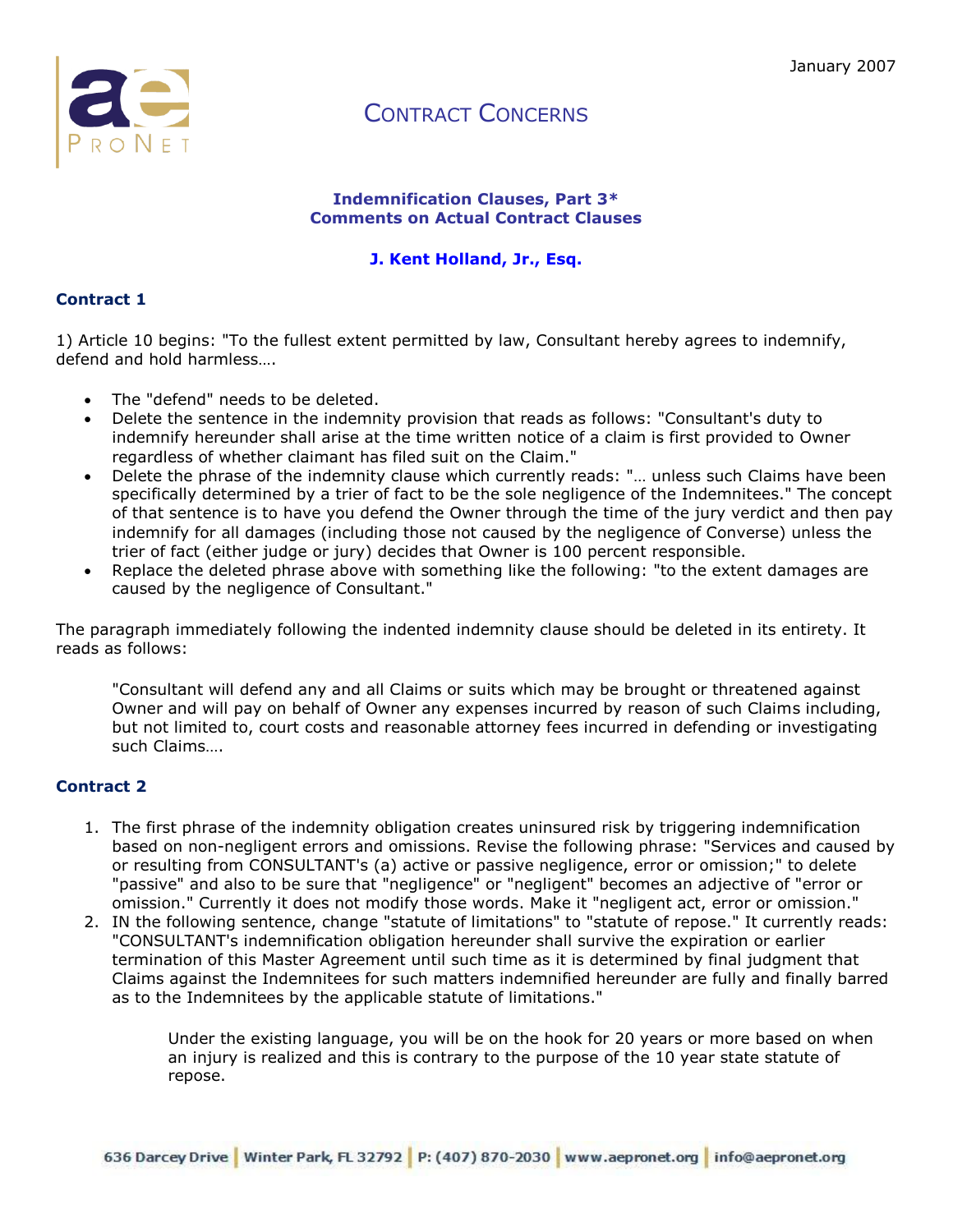

- 3. The same point is applicable to the following paragraph as well: "This survival of indemnity rights shall include, without limitation, those Claims against Indemnitees by the applicable statute of limitations. The survival of indemnity rights shall include, without limitation, those Claims against Indemnitees for which any statutes of limitations are tolled or extended by estoppel, because of repairs made to the Project or other facts, regardless of consent or participation therein by CONSULTANT." However, this sentence appears to also have a typo in it because it doesn't appear to make sense. What are "claims against indemnitees by the applicable statute of limitations."?
- 4. The following sentence should be deleted or amended" "This indemnity applies to the full scope of liability for which CONSULTANT is individually or jointly and severally liable, and shall not be limited by Consultant's comparative fault as to other parties, except to the extent provided otherwise in Subparagraph 20(b)."

It may be OK to say that Consultant is still responsible to indemnify for damages caused by its negligence even though some other person, including an indemnitee, is also partly responsible due to their own negligence. That is not, however, what this provision appears to state. It is too broad and would suggest that Converse will indemnify for damages beyond those caused by its own negligence. You might fix this by deleting the final phrase which reads: "and shall not be limited by Consultant's comparative fault as to other parties, except to the extent provided otherwise in Subparagraph 20(b)." Replace it with just the opposite of that by stating something more like this: ""and shall be limited to damages to the extent caused by Consultant's negligence, willful misconduct or breach of contract, and as further limited by Subparagraph 20(b)."

#### **Contract 3:**

**Indemnification.** Delete the first FIVE lines of this clause that state Consultant has the same indemnity obligations that the Engineer has agreed to with its client. The Engineer in this case has agreed to an uninsurable indemnity. Specifically, according to the prime contract language which was attached, the Engineer has agreed to indemnify the owner for damages caused "in whole or in part from any negligent act, omission, fault…." The courts interpret this to mean that if BV is even 1 percent responsible for causing any of the damages they must indemnify their client for the full 100 percent of the damages. Applying this same logic to the subcontract it would mean that Converse must do the same. This is unacceptable and uninsurable.

#### **Contract 4:**

*Indemnification. Consultant shall take all reasonable precautions to prevent the occurrence of any injury, including death, to any person or any damage to any property arising out of the acts or omissions of the Consultant, its agents, employees, or subcontractors.*

*Consultant shall defend, indemnify and hold harmless the Client and its officers, agents, and employees, against all losses, claims, liabilities, damages, and expenses of any nature directly or indirectly arising out of or as the result of any negligent act or omission by Consultant or the employees, agents, or subcontractors of the Consultant, in the performance of this Agreement.*

**COMMENT:** In the above referenced clause the indemnification is reasonable except for the part requiring you to defend. Request that the word "defend" removed.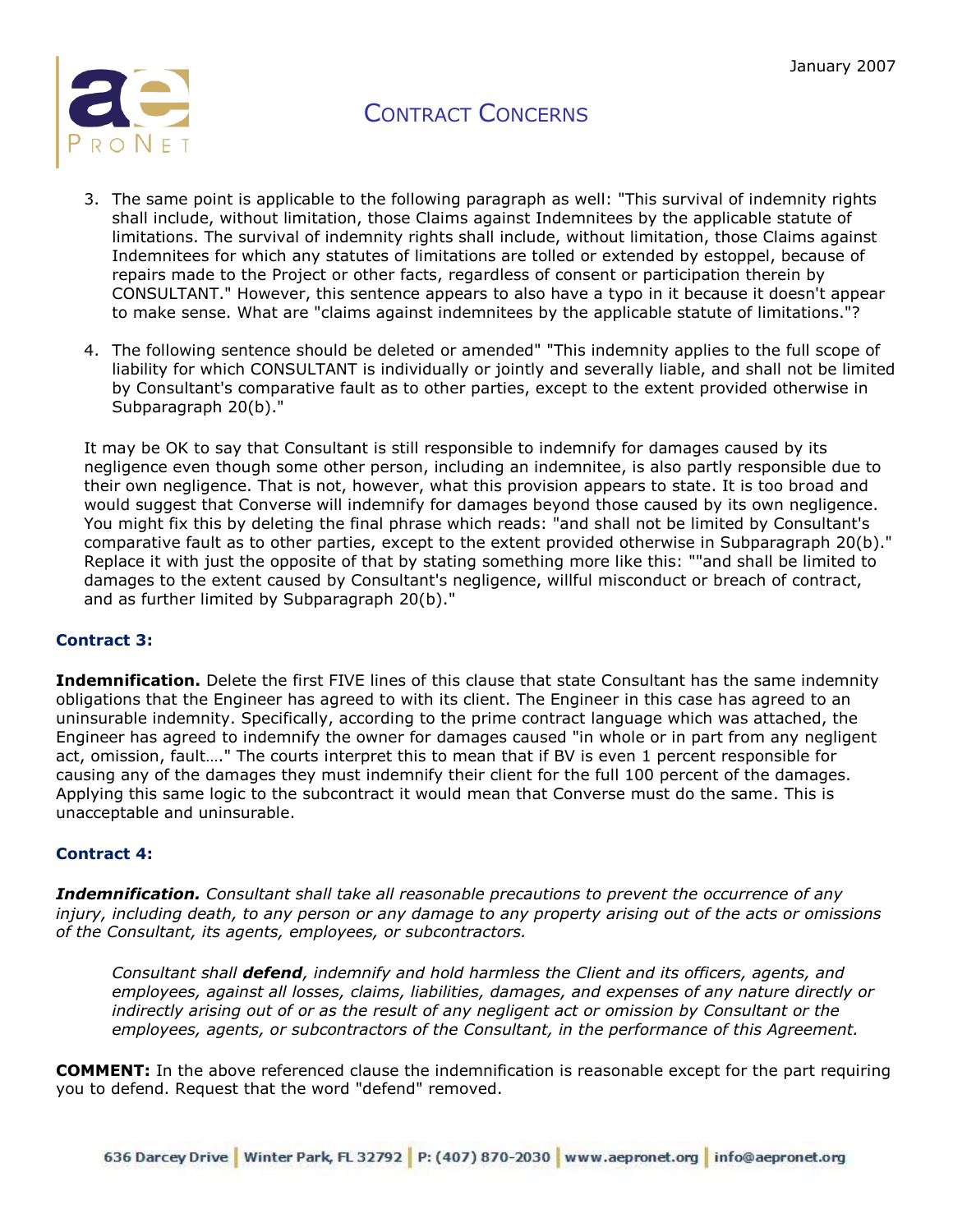

#### **Contract 5: Add Contractor Indemnification of Design Firm**

Since you have some influence in what language the project owner includes in the construction contract with the contractor, you might include language in your contract with the project owner requiring the owner to include language in its construction contracts requiring the contractor to indemnity you as well as the owner. This will provide you with greater protection against contractor claims or from losses arising out of the contractor's performance of its work. An example of such a clause is the following:

"The Owner will require any Contractor or Subcontractors performing work in conjunction with the Contract Documents for this Project as produced under this Agreement to hold harmless, indemnify and defend, the Owner and the Engineer, their consultants, . from any and all liability claims, losses or damages arising out of or alleged to arise from the Contractor's (or Subcontractor's) performance of the work described in the Contract Documents for this Project…."

#### **Contract 6:**

**Indemnification.** With the exception of the "defense" obligation, this is a reasonable indemnification clause, that after expressing details of the indemnification, states: "Notwithstanding the foregoing . . . (ii) Consultant shall only be obligated to indemnify the Indemnified parties to the extent the Liability is determined by a court or forum of competent jurisdiction, mediator or independent third party expert witness to arise from the negligence, intentional acts or willful misconduct of Consultant…."

With regard to the "defense" obligation under this clause, you should be aware that the professional liability policy will not cover your contractual obligation to pay your client's legal fees and costs. That is deemed a contractual liability that you would not have incurred under common law in the absence of the contract language. It is, therefore, excluded under the contractual liability exclusion of the policy.

#### **Contract 7:**

**"Indemnification."** This clause states that the Consultant shall "indemnify and hold harmless" the client from damages "caused by or resulting from any negligent act, conduct or omission." The final nine lines of the paragraph state that "in the event Standard Pacific or Indemnitees provide Consultant with any designs whatsoever, such designs are provided merely as a recommendation. If Consultant incorporates such designs into any plans or work which are the subject of the Services, Consultant shall be deemed to have exercised its own professional judgment and adopted such designs as its own and the indemnity provided for herein shall be fully effective."

The first part of this indemnification based upon "negligence" appears to be satisfactory. To the extent that an indemnification obligation arises as a result of negligence in the performance of professional services, the errors & omissions policy will respond, subject to the applicable terms and conditions of the policy. The final nine lines quoted above, however, are problematic. I believe that if the client provides you with sealed plans and specifications of a licensed design professional, you should be entitled to rely upon those documents and should not be expected to review them, second guess them, or do anything with them other than complete its own services in a manner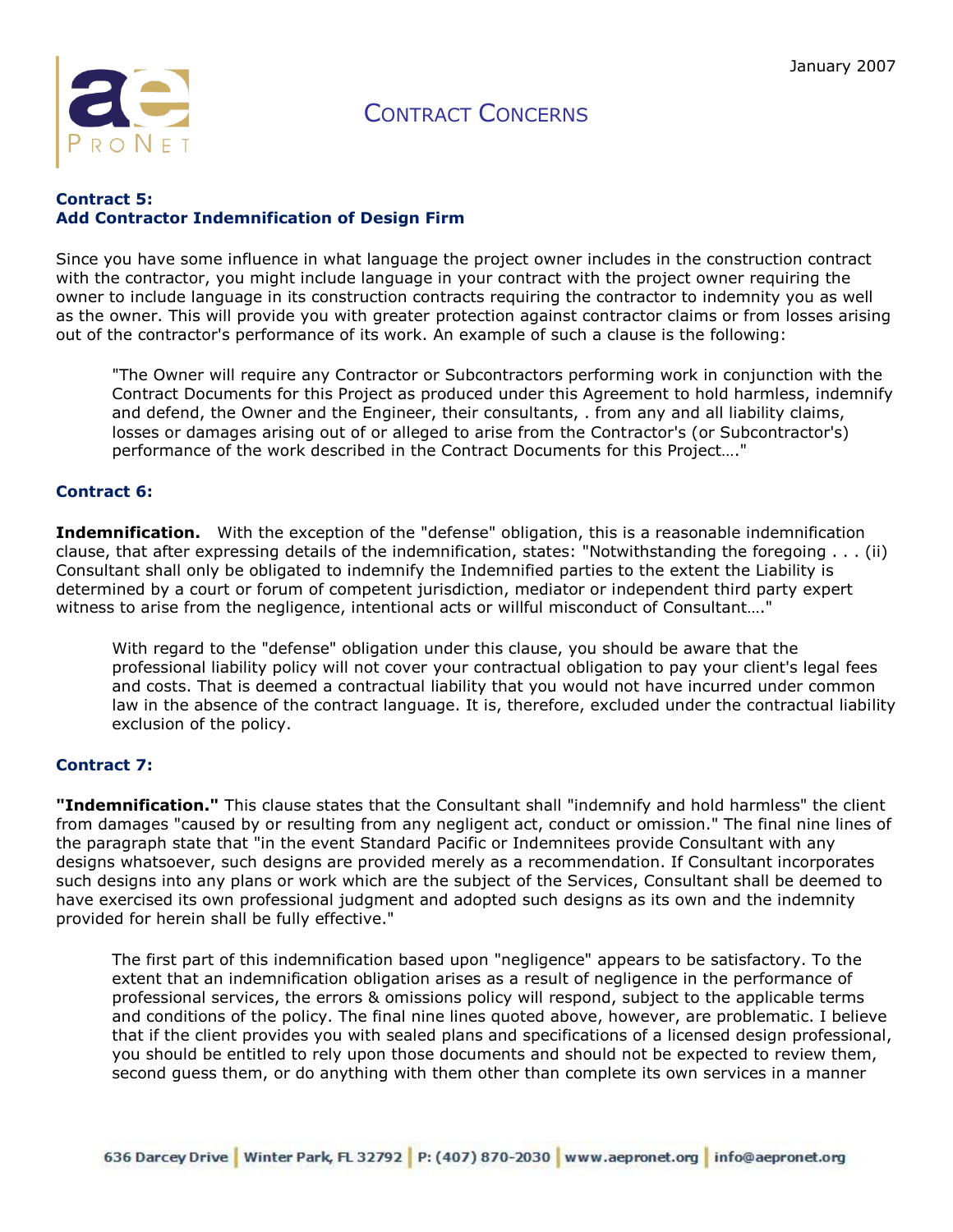

consistent with those documents. Consider requesting some clarification to this clause, at least as to the reliance upon design documents prepared by licensed professionals retained by your client.

#### **Contract 8:**

**Indemnity.** The first line in this paragraph states that "Engineers shall indemnity, defend, protect and hold harmless Builder ...."

Since the professional liability policy will not cover your costs to "defend and protect" your client, these two words should be deleted from this article.

The second paragraph of this article states that the indemnification obligations of the Engineer "shall not be limited by the amounts or types of insurance…." (emphasis added).

It is actually preferable to do precisely what the Builder is attempting to prevent, that is, limit Engineer's liability to the insurance coverage required by the contract. With that in mind, consider deleting the italicized words (not and or) in the sentence.

#### **Contract 9:**

**Indemnity.** (a) To the fullest extent permitted by law, Consultant will protect, defend (at Consultant's sole expense and with counsel acceptable to Owner), indemnify and hold free and harmless the Owner… from and against any and all claims … arising out of or alleged to arise out of … (i) breach of this Contract …, or (ii) Consultant's errors, omissions, active or passive negligence and/or willful misconduct in its performance…. (c) Consultant's duty to defend the Indemnitees is separate from, independent of and freestanding of Consultant's duty to indemnify the Indemnitees and applies whether the issue of Consultant's negligence, breach of contract or other fault or obligation has been determined…."

Two aspects of this clause create uninsurable liability. First, the duty to "defend" is uninsurable. It would be advisable to attempt to have the language in (a) concerning the duty to defend removed from that subparagraph. In addition, the entire subparagraph (c) should be deleted. Second, the indemnity language of (ii) requires that the Consultant indemnify the owner for claims arising out of "errors, omissions" without regard to whether those were negligent or not. Moreover, even mere "allegations" of non-negligent errors and omissions" create the duty to defend and indemnify. It would be advisable to attempt to insert the word "negligent" as an adjective immediately prior to the words "errors, omissions."

#### **Contract 10: Acceptance of Responsibility for "Inaccuracies"**

1. "The consultant agrees to report promptly any inaccuracies or discrepancies, of all drawings and other information furnished to Contractor. Consultant agrees to accept responsibility for and pay any associated costs resulting from inaccuracies appearing in the drawings and other information furnished to Contractor, whether said inaccuracies or discrepancies are due to Consultant's work or from consultants hired by Consultant."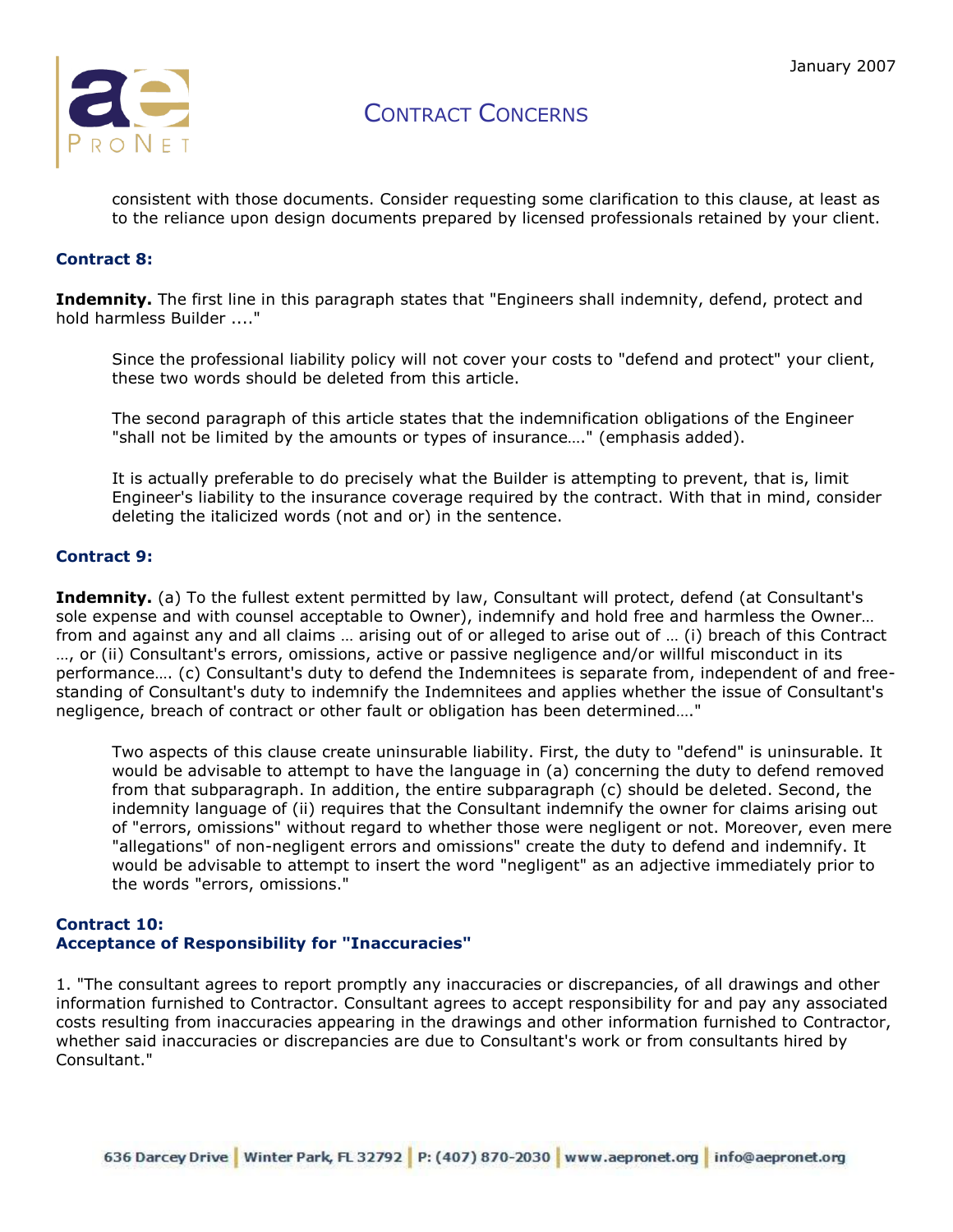

Problem 1: This creates contractual liability by which the consultant agrees to be responsible for every inaccuracy or discrepancy regardless of whether it was within the generally accepted standard of care or was caused by negligence. The E&O policy will only respond to those damages arising out of negligence. Liability that goes beyond damages caused by the negligence of the Consultant are expressly excluded from coverage.

Problem 2: Article xyz of this same agreement requires that the E&O policy include "contractual and prior acts coverage." The only "contractual liability" coverage available under the E&O policy is for that liability arising out of the consultant's negligence. Therefore, the insured and contractor need to understand that the E&O policy will not accept "contractual liability" such as that apparently intended by this contract. To the extent that the consultant agrees to such liability, it does so at its own risk and will not receive the benefit of insurance to cover that risk.

2. Article ABC - Indemnification. "To the fullest extent permitted by law, Consultant shall indemnify, defend (as Consultant's sole expense) and hold harmless the Contractor, Prime Contractor (if any) and owner … from and against any and all claims…. These indemnity and defense obligations apply to any acts or omissions, and any negligent or willful misconduct of Consultant…."

Problem: The first problem is with the requirement to "defend" the contractor. The should be deleted from the clause. The E&O policy will not cover the costs of defending the contractor. The second problem is that the indemnity agreement itself creates contractual liability going beyond negligence. This is because the word "negligent" has been placed at the end of the clause so that it does not serve as an adjective or modifier of the phrase "apply to any acts or omissions…." As a consequence, the consultant is agreeing to indemnify the contractor for costs arising out of every act or omission even if it meets the standard of care. Again, there is no coverage under the E&O policy for indemnification costs arising out of anything other than the negligent performance by the consultant of professional services. The phrase should be modified to move the word "negligent" up in front of the terms "acts or omissions."

**Indemnification Clauses** is presented in a three parts discussing the analysis of indemnification clauses in contracts. Future editions of Contract Concerns will provide the remaining parts.

Part 1 begins with "Issue" and ends with "Conclusion" and is re-printed from a/e ProNet's Risk Management & Contract Guide for Design Professionals by J. Kent Holland, © 2006.

**Part 2** is a series of case notes by Mr. Holland, summarizing developments in the law concerning the application of indemnification clauses and limitation of liability clauses.

**Part 3** contains comments by Mr. Holland on a number of indemnification clauses reviewed from actual contracts. These are offered only for general education purposes and are not to be considered legal opinion or advice. Assistance of qualified counsel and insurance professionals should be sought concerning negotiations of contracts containing indemnification provisions.